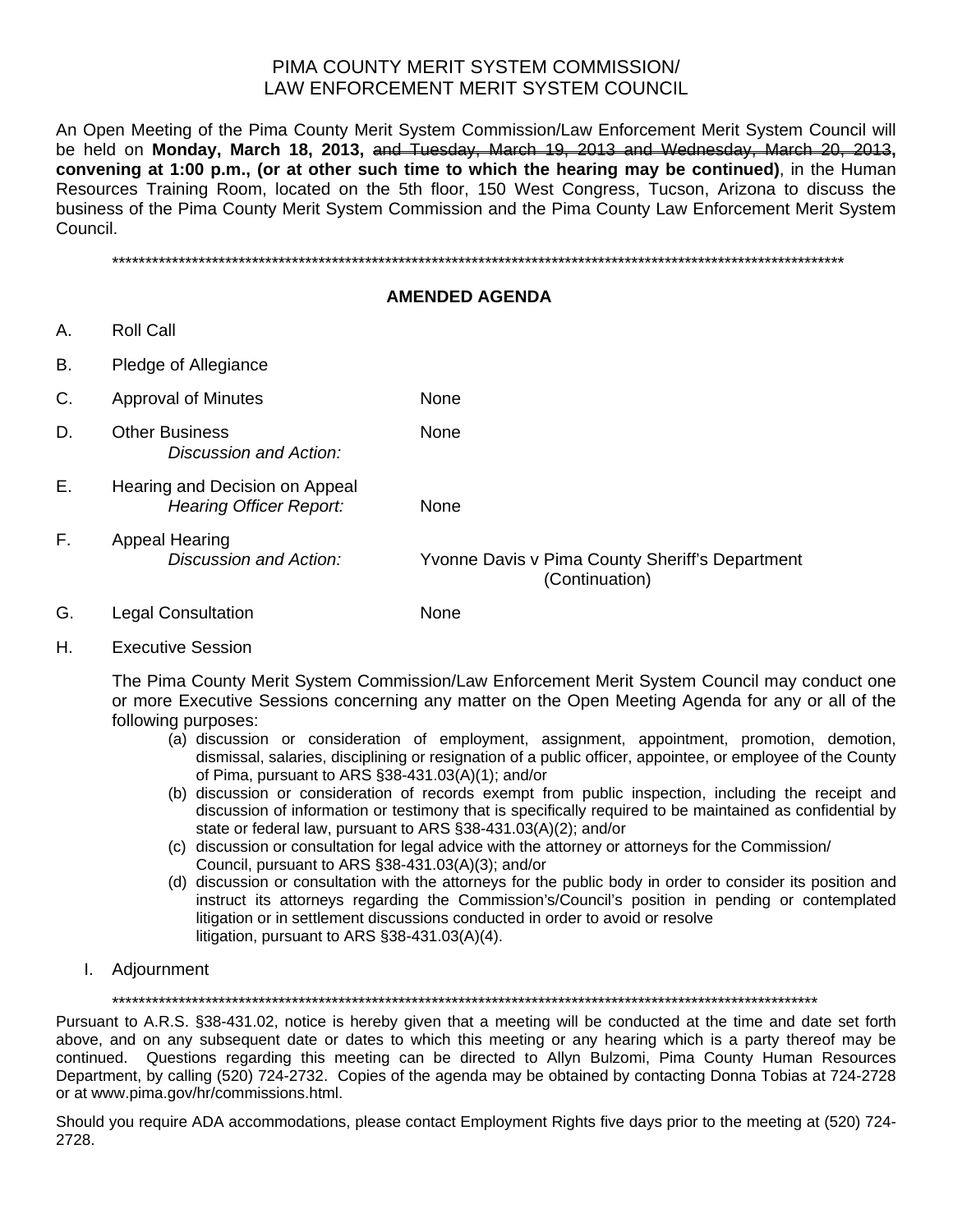

**PIMA COUNTY HUMAN RESOURCES 150 WEST CONGRESS** TUCSON, ARIZONA 85701 (520)724-2728

### **NOTICE OF CANCELLATION**

### PIMA COUNTY MERIT SYSTEM COMMISSION/ **LAW ENFORCEMENT MERIT SYSTEM COUNCIL**

### MARCH 19, 2013 AND MARCH 20, 2013 MEETING

Notice is hereby given to the general public that the Pima County Merit System Commission/Law Enforcement Merit System Council meeting scheduled for March 19, 2013 and March 20, 2013 has been CANCELLED.

Questions regarding the cancellation of this meeting can be directed to Linda King, Pima County Human Resources Department, 724-8174. Copies of the agenda may be obtained by contacting Donna Tobias at 724-2728.

Dated this 12th day of March 2013.

Linda King, Employment Rights Supervisor **Pima County Human Resources Department** 

Copies posted: County Administration Building<br>1<sup>st</sup> and 5<sup>th</sup> Floors, "A" and "B" Levels